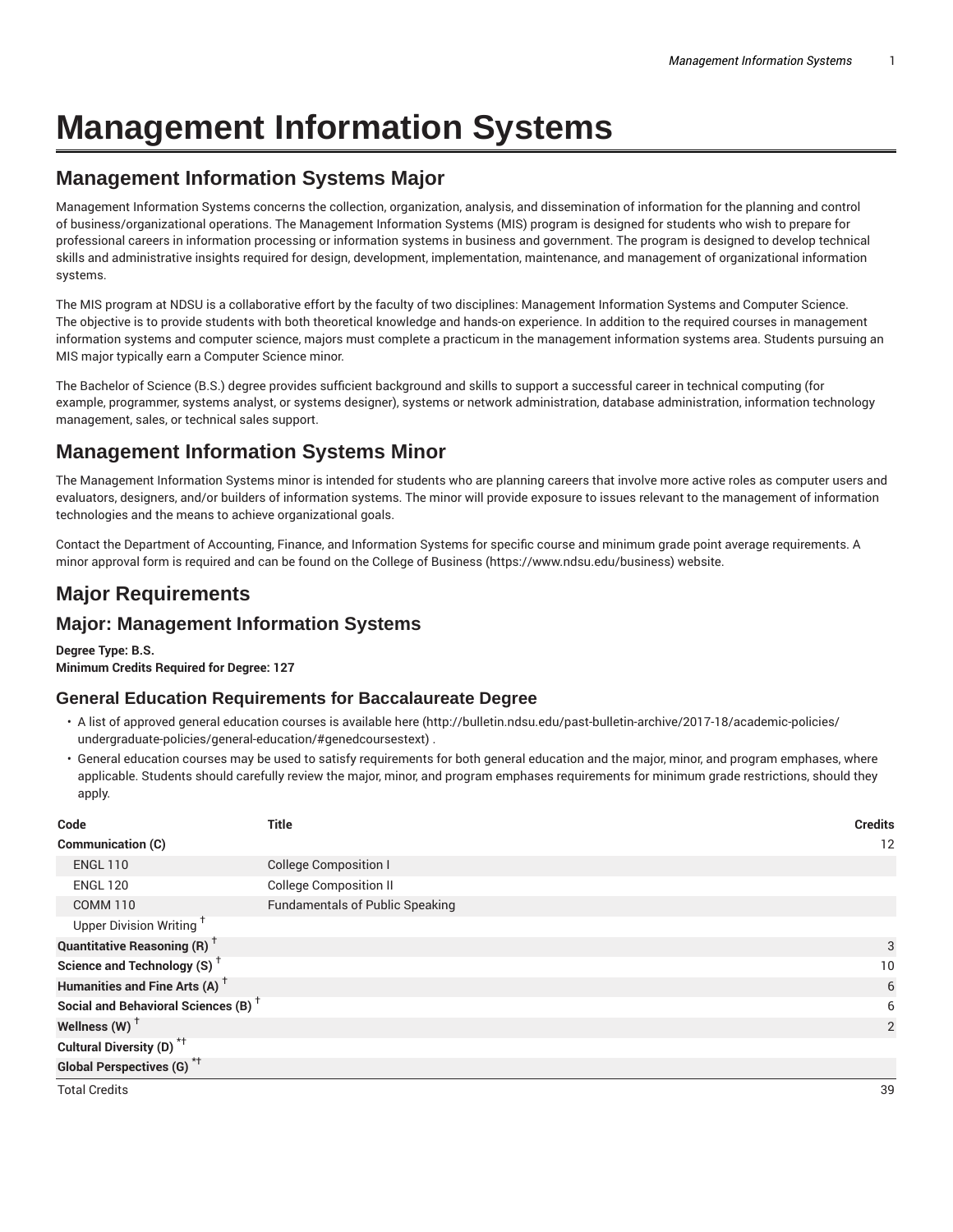- \* May be satisfied by completing courses in another General Education category.
- † May be satisfied with courses required in the major. Review major requirements to determine if a specific upper division writing course is required.

## **Major Requirements**

| Code                                                                                      | <b>Title</b>                                                                  | <b>Credits</b>            |  |
|-------------------------------------------------------------------------------------------|-------------------------------------------------------------------------------|---------------------------|--|
| <b>Pre-College of Business Requirements</b>                                               |                                                                               |                           |  |
| ACCT 200                                                                                  | Elements of Accounting I                                                      | 3                         |  |
| ACCT 201                                                                                  | Elements of Accounting II                                                     | 3                         |  |
| <b>COMM 110</b>                                                                           | Fundamentals of Public Speaking (May satisfy general education category C)    | 3                         |  |
| <b>ECON 201</b>                                                                           | Principles of Microeconomics (May satisfy general education category B and G) | 3                         |  |
| <b>ECON 202</b>                                                                           | Principles of Macroeconomics (May satisfy general education category B and G) | 3                         |  |
| <b>ENGL 110</b>                                                                           | College Composition I (May satisfy general education category C)              | 4                         |  |
| <b>MIS 116</b>                                                                            | Business Use of Computers (May satisfy general education category S)          | 3                         |  |
| <b>ENGL 120</b>                                                                           | College Composition II (May satisfy general education category C)             | 3                         |  |
| <b>PHIL 216</b>                                                                           | Business Ethics (May satisfy general education category A)                    | 3                         |  |
| <b>PSYC111</b>                                                                            | Introduction to Psychology (May satisfy general education category B)         | 3                         |  |
| or SOC 110                                                                                | Introduction to Sociology                                                     |                           |  |
| <b>STAT 330</b>                                                                           | Introductory Statistics (May satisfy general education category R)            | 3                         |  |
| <b>STAT 331</b>                                                                           | <b>Regression Analysis</b>                                                    | $\mathbf 2$               |  |
| <b>MATH 144</b>                                                                           | <b>Mathematics for Business</b>                                               | $\overline{4}$            |  |
| <b>Pre-MIS Requirements</b>                                                               |                                                                               |                           |  |
| <b>CSCI 227</b>                                                                           | Computing Fundamentals I (Fall) <sup>*</sup>                                  | 3                         |  |
| <b>CSCI 228</b>                                                                           | Computing Fundamentals II (Spring) <sup>"</sup>                               | 3                         |  |
| <b>Management Information Systems Major Requirements</b> <sup>**</sup>                    |                                                                               |                           |  |
| <b>BUSN 301</b>                                                                           | Organizational Citizen                                                        | 0                         |  |
| <b>ENGL 320</b>                                                                           | Business and Professional Writing (May satisfy general education category C)  | 3                         |  |
| <b>FIN 320</b>                                                                            | Principles of Finance                                                         | 3                         |  |
| <b>MGMT 320</b>                                                                           | Foundations of Management                                                     | $\ensuremath{\mathsf{3}}$ |  |
| <b>MGMT 360</b>                                                                           | <b>Operations Management</b>                                                  | 3                         |  |
| <b>MRKT 320</b>                                                                           | Foundations of Marketing                                                      | 3                         |  |
| <b>BUSN 430</b>                                                                           | Legal and Social Environment of Business <sup>1</sup>                         | 3                         |  |
| <b>BUSN 489</b>                                                                           | Strategic Management (Capstone Course)                                        | $\overline{4}$            |  |
| <b>MIS 320</b>                                                                            | Management Information Systems                                                | 3                         |  |
| MIS 315                                                                                   | System Analysis and Design (requires a grade of C or better)                  | 3                         |  |
| <b>MIS 350</b>                                                                            | <b>Enterprise Systems</b>                                                     | 3                         |  |
| <b>MIS 375</b>                                                                            | Database Design for Business Application (S)                                  | $\ensuremath{\mathsf{3}}$ |  |
| MIS 376                                                                                   | Data and Telecommunications Administration (F)                                | 3                         |  |
| <b>MIS 470</b>                                                                            | Information Systems (S)                                                       | $\ensuremath{\mathsf{3}}$ |  |
| <b>CSCI 312</b>                                                                           | Survey of Programming Languages (F)                                           | 3                         |  |
| <b>CSCI 489</b>                                                                           | Social Implications of Computers (F)                                          | 3                         |  |
| <b>Management Information Systems Practicum</b>                                           |                                                                               |                           |  |
| Select one of the following:                                                              |                                                                               | 3                         |  |
| <b>MIS 397</b>                                                                            | Fe/Coop Ed/Internship                                                         |                           |  |
| <b>UNIV 492</b>                                                                           | <b>Study Abroad</b>                                                           |                           |  |
| MIS 413                                                                                   | MIS Service Internship                                                        |                           |  |
| <b>CSCI 445</b>                                                                           | Software Projects Capstone                                                    |                           |  |
| <b>AGEC 371</b>                                                                           | <b>Export Management</b>                                                      |                           |  |
| Elective Requirements for MIS Major. Complete 3 credits in each of the three areas below: |                                                                               |                           |  |
| 1) Technology Elective I: Select one course from the following:                           |                                                                               | 3                         |  |
| <b>CSCI 125</b>                                                                           | <b>Beginning COBOL</b>                                                        |                           |  |
| <b>CSCI 172</b>                                                                           | Intermediate Visual BASIC                                                     |                           |  |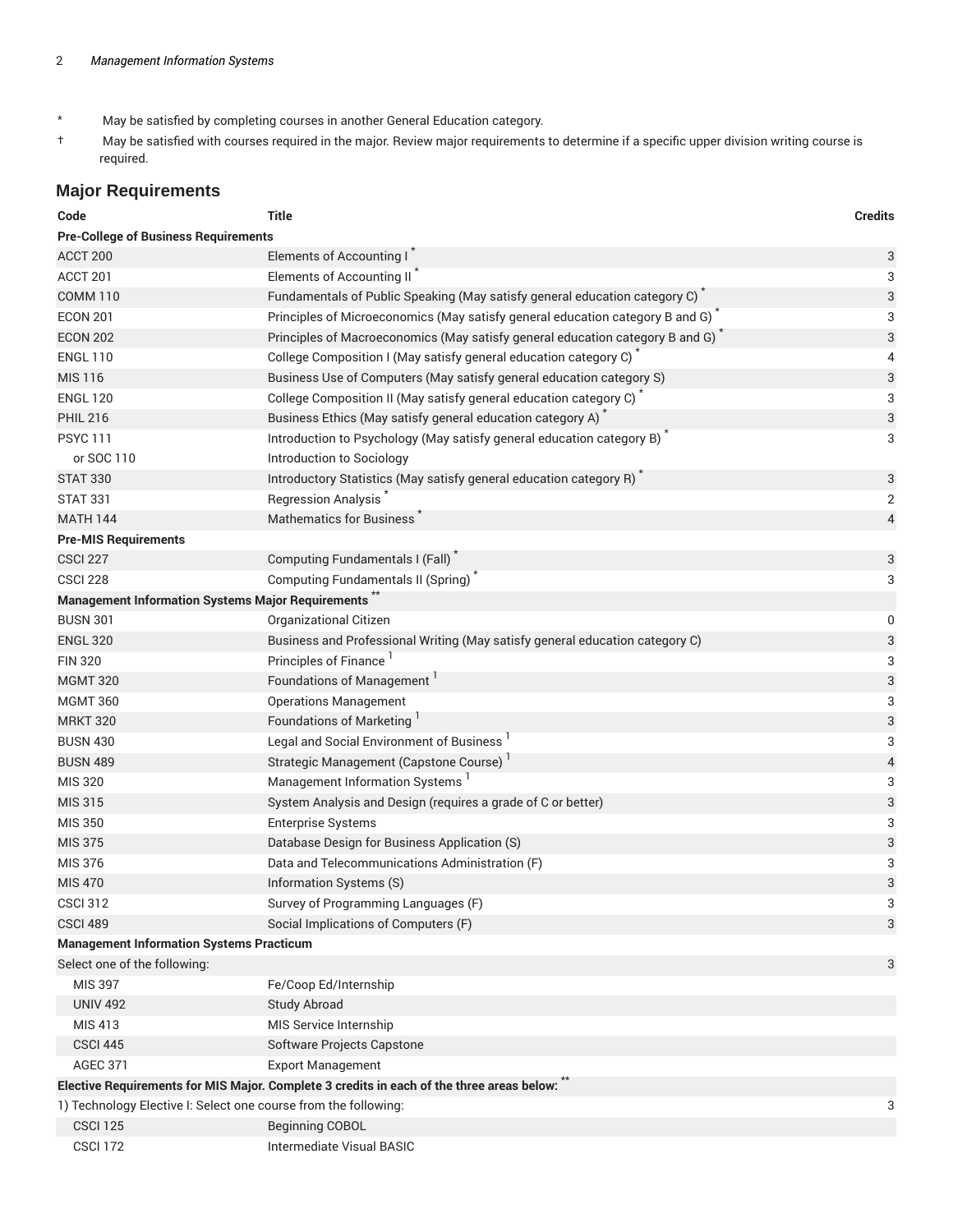| <b>CSCI 213</b>                                                                        | Modern Software Development         |  |
|----------------------------------------------------------------------------------------|-------------------------------------|--|
| <b>CSCI 222</b>                                                                        | Discrete Mathematics                |  |
| <b>CSCI 277</b>                                                                        | Introduction to UNIX                |  |
| or MIS 277                                                                             | Introduction to UNIX                |  |
| <b>CSCI 299</b>                                                                        | <b>Special Topics</b>               |  |
| or MIS 299                                                                             | <b>Special Topics</b>               |  |
| <b>CSCI 336</b>                                                                        | <b>Theoretical Computer Science</b> |  |
| <b>ECE 173</b>                                                                         | Introduction to Computing           |  |
| <b>ECE 275</b>                                                                         | Digital Design                      |  |
| Any 300-400 level CSCI or MIS course not used to satisfy another MIS major requirement |                                     |  |

#### 2) Technology Elective II: 3

Any 300-400 level CSCI or MIS course not used to satisfy another MIS major requirement

#### 3) Business Elective: 3

Any 300-400 level CoB course not used to satisfy other requirements, or CSCI 473, or ECON 324; includes courses cross-listed with CoB courses; excludes internships, study abroad, LEAD courses & MIS 371

- Pre-college and pre-management information systems major courses. A grade of 'C' or better for pre-college and pre-management information systems major courses is required for admission into the Management Information Systems major.
- Students must earn a 'C' or better, and have a minimum 2.5 cumulative GPA, in ALL courses included in the professional program (i.e., all required courses, elective requirements, and additional 300-400 level CoB electives or breadth electives). The only exception is BUSN 301, which is a P/F course.
- 1 Denotes Common Body of Knowledge (CBK) course.

### **Degree Requirements and Notes**

- Students follow the published curricula for management information systems program of study from the semester/year of entrance in the College of Business to graduation provided enrollment at NDSU has not been discontinued for more than one year. Students who change their major are subject to meeting the curricular requirements in effect at the time the new major is declared.
- Business courses from programs that do not hold AACSB International accreditation cannot be used for major or minor requirements in the College of Business (CoB); such courses may be eligible for use as free electives.
- The CoB accepts a maximum of nine credits of non-NDSU 300-400 level business courses from AACSB programs with approval of the department.
- Admission into the MIS Major: Students must earn a 'C' or better in the pre-college and pre-MIS courses that are indicated with an asterisk (\*), achieve junior standing (60 credits), and earn a 2.50 institutional cumulative grade point average. Students must submit an online application to the CoB.
- Admission to the MIS major is required to enroll in the advanced 300 or 400 level courses in the CoB.
- A grade of 'C' or better is required in transfer courses accepted for ACCT 200 Elements of Accounting I and ACCT 201 Elements of Accounting II and all 300-400 level accounting, business administration, finance, management, management information systems, and marketing courses.
- A letter grade must be earned in any course that fulfills a major requirement (with the exception of some practicum options and BUSN 301).
- Requirements for graduation are those in existence at the time of admission to the MIS major.
- A 2.50 cumulative grade point average is required to enroll in 300-400 level CoB courses.
- Students must earn a 2.50 institutional GPA to graduate.
- Of the credits completed in residence at least 30 credits must be in 300-400 level CoB courses.
- Students must be accepted to the MIS major prior to the completion of the last 30 credits in 300 and 400 level CoB courses.
- A Business Administration minor is NOT offered with this major.
- For multiple majors within the CoB, at least 15 unique credits of 300-400 level CoB courses must exist between the majors.
- Prerequisite for Management Information Systems Practicum: MIS 315 with a grade of C or better.
- Students should refer to www.ndsu.edu/business for current and complete listing of the major requirements.

## **Minor Requirements**

## **Management Information Systems Minor**

#### **Minor Requirements**

#### **Required Credits: 21**

Students should refer to www.ndsu.edu/business for information on declaring the minor with the CoB.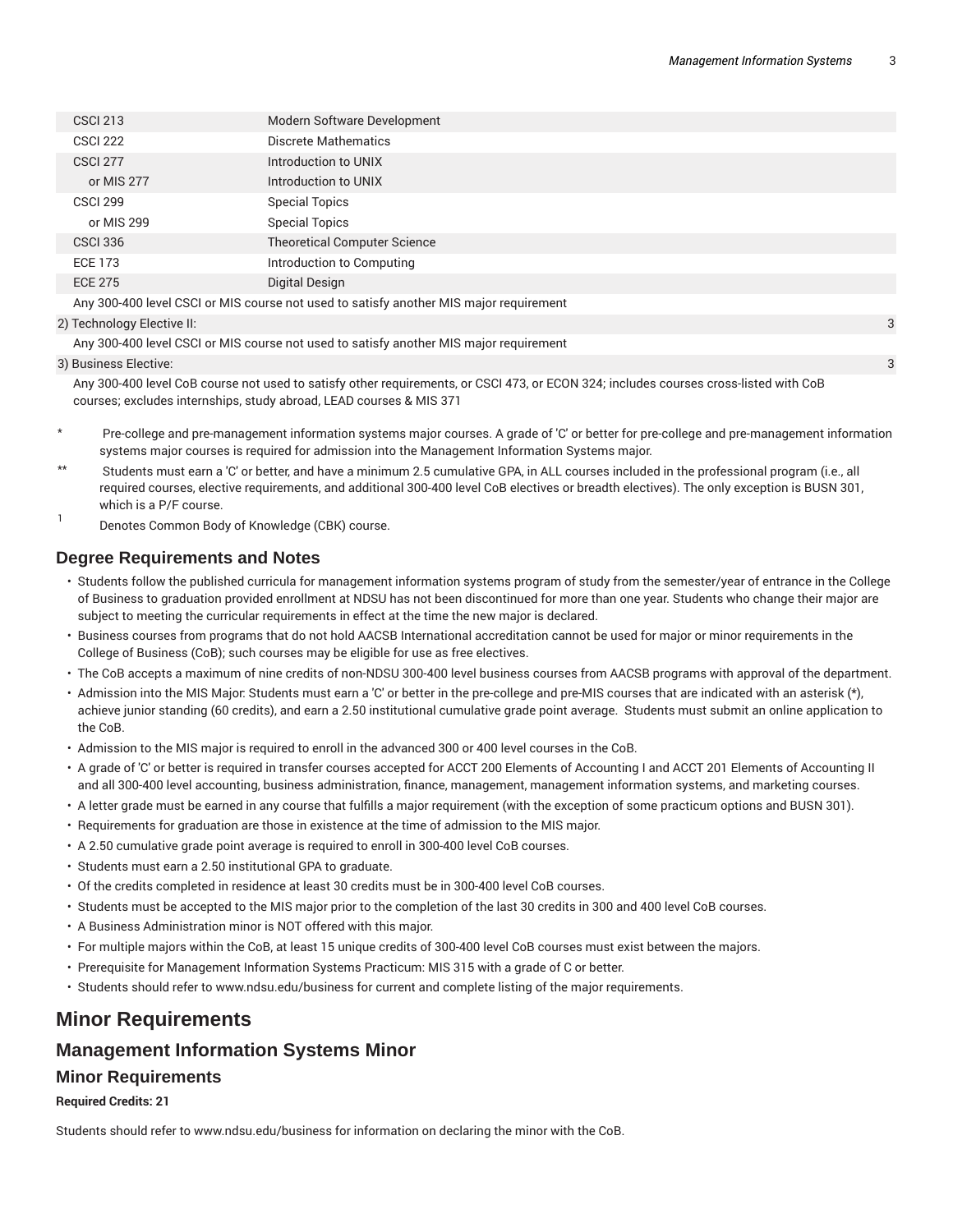| Code                                                      | <b>Title</b>                               | <b>Credits</b> |
|-----------------------------------------------------------|--------------------------------------------|----------------|
| Requirements                                              |                                            |                |
| <b>MGMT 320</b>                                           | <b>Foundations of Management</b>           | 3              |
| MIS 315                                                   | System Analysis and Design                 | 3              |
| <b>MIS 375</b>                                            | Database Design for Business Application   | 3              |
| or CSCI 366                                               | Database Systems                           |                |
| MIS 376                                                   | Data and Telecommunications Administration | 3              |
| or CSCI 459                                               | <b>Foundations of Computer Networks</b>    |                |
| <b>CSCI 227</b>                                           | Computing Fundamentals I                   | $3 - 4$        |
| or CSCI 160                                               | Computer Science I                         |                |
| Select one of the following:                              |                                            | 3              |
| ACCT 420                                                  | <b>Accounting Information Systems</b>      |                |
| <b>MIS 470</b>                                            | <b>Information Systems</b>                 |                |
| Or an MIS advisor-approved CoB course that is MIS related |                                            |                |
| Select one of the following:                              |                                            | 3              |
| An MIS adviser approved 300-400 level CSCI course         |                                            |                |
| Or one of the following:                                  |                                            |                |
| <b>CSCI 122</b>                                           | <b>Visual BASIC</b>                        |                |
| <b>CSCI 161</b>                                           | Computer Science II                        |                |
| <b>CSCI 172</b>                                           | Intermediate Visual BASIC                  |                |
| <b>CSCI 228</b>                                           | <b>Computing Fundamentals II</b>           |                |

#### Total Credits 21-22

\* Students who take CSCI 366 Database Systems & CSCI 459 Foundations of Computer Networks, must select an additional MIS advisorapproved CoB course.

\*\* It is strongly recommended that students who take CSCI 227 select CSCI 228 as their elective in preparation for MIS 315.

## **Minor Requirements and Notes**

- A minimum of 9 credits must be completed in the CoB.
- Approval forms must be submitted after completed CSCI 227 Computing Fundamentals I or CSCI 160 Computer Science I.
- To be accepted into the minor program, students must have a 2.50 institutional cumulative GPA and at least junior standing (60 credits). To complete a minor, students must earn at least a 2.50 GPA that is based on the courses used to satisfy the minor requirements. Courses may not be taken pass/fail.
- If the cumulative GPA falls below the 2.50 after acceptance into the program, the student will not be allowed to register for the CoB courses until the cumulative GPA returns to 2.50 or above.
- Students are subject to the minor requirements in effect during the year in which the minor was approved.
- Minors must satisfy all course prerequisites.
- Approval for a minor does not guarantee enrollment in specific courses.
- Graduation with a minor in Management Information Systems requires a grade of 'C' or better in all courses required for the minor.

#### •

**Freshman**

# **Plan of Study**

| .                                  |                       |                |  |
|------------------------------------|-----------------------|----------------|--|
| Fall                               | <b>Credits Spring</b> | <b>Credits</b> |  |
| <b>ENGL 110</b>                    | 4 COMM 110            | 3              |  |
| MIS 116                            | 3 ENGL 120            | 3              |  |
| <b>Cultural Diversity Elective</b> | 3 PSYC 111 or SOC 110 | 3              |  |
| Non-Major Elective                 | 3 MATH 144            | 4              |  |
| Humanities/Fine Arts<br>Elective   | 3 Non-Major Elective  | 3              |  |
|                                    | 16                    | 16             |  |